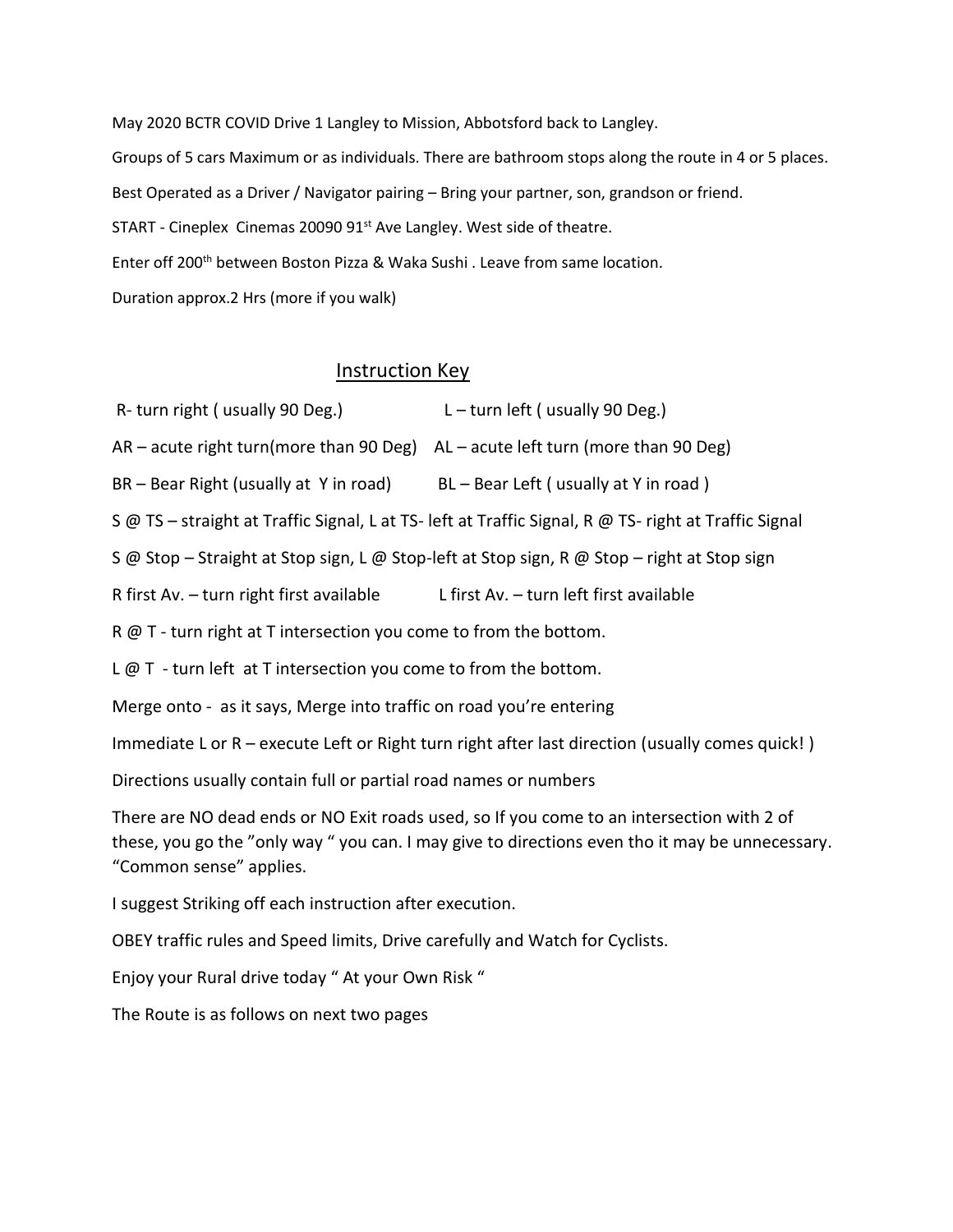- 1) R out of parking lot which puts you on 200<sup>Th</sup> St. Northbound
- 2) Follow signs onto Golden Ears Bridge to Maple Ridge
- 3) In middle of bridge Take right lane and EXIT onto 113B ( Airport )
- 4) Take first Right in Roundabout to 113B East
- 5) Turn R Immediately after crossing tracks onto Hammond Rd
- 6) S @ Stop Rd. becomes Maple Cres. , then 207th
- 7) R at TS ( River )
- 8) S @ Stop
- 9) S @ Stop
- 10) S @ Stop Use Caution going down hill twisty bits
- 11) Who's Ale House is it?
- 12) Merge onto bypass after West Coast Rail Station
- 13) Merge onto Hwy. 7 East to Mission. Relax & Enjoy the drive awhile
- 14) R @ Hwy. 11 South ( Abbotsford Mission Hwy.)
- 15) Go past Mission Raceway OVER bridge & BR Matsqui Exit at end of bridge
- 16) BR on to Riverside Road .
- 17) R @ Beaton
- 18) R onto Sorenson . CAUTION! Stop before Going over tracks
- 19) Immediate R after tracks. Drive Slow next bit (rough road )
- 20) Stop & L @ Riverside ( Ignore No Exit and proceed )
- 21) L into Matsqui Trail Regional Park
- 22) BR & down hill at 10 KMH sign.
- 23) Take a walk along the dyke OR a bathroom stop. ( or BOTH )
- 24) Finish the loop around the Park then Stop at Park Stop sign. (u share with pedestrians)
- 25) R onto Riverside Road
- 26) L @ Page
- 27) BL @ Y onto Sim
- 28) L @ Stop onto Walters
- 29) AR @ Anderson BREEEAAATH DEEEEEP ( Farm Air )
- 30) R @ Stop Beharrell
- 31) L @ Page
- 32) L Before Tracks ( Page )
- 33) R @ Little CAUTION ! STOP ! then Over tracks
- 34) R onto Gallagher
- 35) L @ T Beharrell
- 36) R @ Fore
- 37) L first Av. (Beharrell)